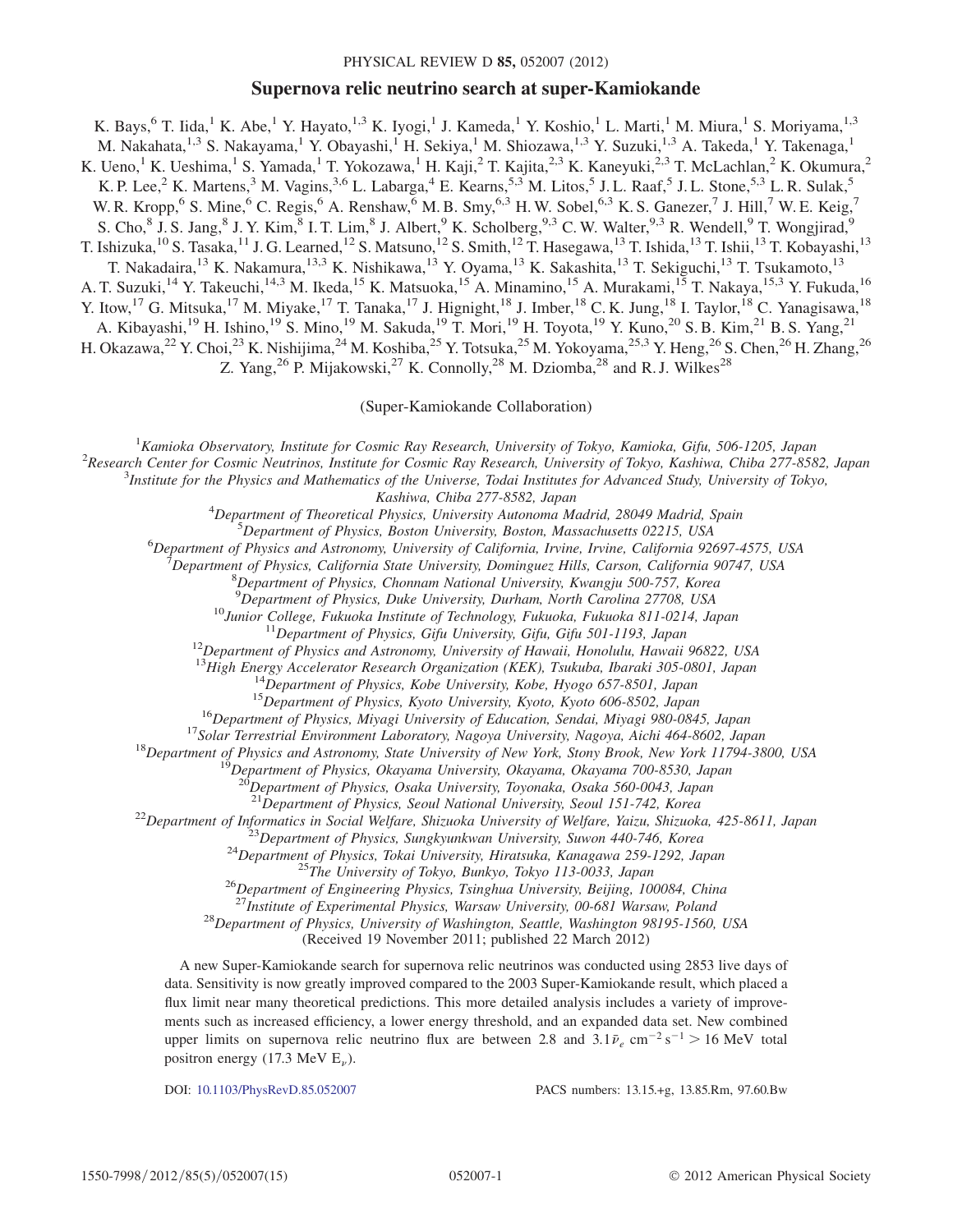# I. INTRODUCTION AND MOTIVATION

## A. The SRN signal

With supernovae each releasing on the order of  $10^{46}$  J of energy, 99% as neutrinos, the neutrino flux from each supernova event is enormous. In a galaxy such as the Milky Way, it is estimated a supernova will occur around 2 or 3 times a century [\[1](#page-13-0)]. Although we would not see a significant neutrino burst from a supernova farther away than our galaxy and its satellites, all of the core collapse supernovae that have exploded throughout the history of the Universe have released neutrinos, which, in the absence of unexpected physics, should still be in existence. These neutrinos are herein called the supernova relic neutrino (SRN) signal (or simply relics, though care should be taken, since this terminology is also sometimes used for big bang relic neutrinos), also sometimes referred to as the diffuse supernova neutrino background.

Many astrophysicists have considered the SRN signal, constructing models that predict both the flux and the spectrum. The first models were crafted even before SN1987A [[2](#page-13-1)[–4\]](#page-13-2); then after SN1987A with increasing interest and sophistication with models such as Totani, Sato, and Yoshii's constant SN rate model [[5\]](#page-13-3); Malaney's cosmic gas infall model [\[6\]](#page-13-4); Woosley and Hartmann's chemical evolution model [[7](#page-13-5)]; Kaplinghat, Steigman, and Walker's heavy metal abundance model [\[8\]](#page-13-6); Ando, Sato, and Totani's large mixing angle (LMA) model [\[9,](#page-13-7)[10\]](#page-13-8); Lunardini's failed supernova model [[11](#page-13-9),[12](#page-13-10)]; and the variable neutrino temperature formulation of Horiuchi, Beacom, and Dwek(6 MeV and sometimes 4 MeV cases

<span id="page-1-0"></span>

FIG. 1 (color online). Examples of theoretical SRN spectra. Flux is  $\bar{\nu}_e$  only. For heavy metal abundance model, average metal yield of one solar mass is assumed.

considered) [[13](#page-13-11)]. Some examples of theoretical spectra are shown in Fig. [1](#page-1-0). Although the normalizations vary, the general shape and slope of the predicted spectra are relatively similar.

The SRN signal has never been seen. A paper was published in 2003 detailing the first search for the SRN events at Super-Kamiokande (SK) [[14\]](#page-13-12). The basic method was to eliminate as many backgrounds as possible, then attempt to model the spectrum of the remaining backgrounds. A  $\chi^2$  fit was performed on the energy spectrum of the final data sample, with two background components and one signal component. From this fit, a final modelindependent flux limit of  $1.2\bar{\nu}_e$  cm<sup>-2</sup> s<sup>-1</sup> for  $\bar{\nu}_e$  energy  $>$ 19.3 MeV was extracted, which was  $\sim$ 100 times more stringent than the previous world's best limit [\[15\]](#page-14-0). This study is an update to that 2003 result, with more live time, lower energy threshold, and significantly increased sensitivity. Other experiments have also produced SRN limits, such as SNO [\[16\]](#page-14-1) (a neutrino search) and KamLAND [\[17\]](#page-14-2) (an antineutrino search). Recent models predict a SRN flux that is on the cusp of discovery [[13,](#page-13-11)[18](#page-14-3)], motivating further efforts.

# B. The SK detector

The Super-Kamiokande detector is a 50 kton water Cherenkov detector located in the Kamioka mine in Japan. The inner detector (32.5 ktons, 22.5 ktons fiducial) has an inner surface lined with  $\sim$ 11 100 ( $\sim$  5200 for SK-II) 50 cm Hamamatsu photomultiplier tubes (PMTs). More information on the hardware and experimental setup of the detector, including calibration details, is provided by the following references: [\[19–](#page-14-4)[21](#page-14-5)].

The SK detector began data taking in April 1996, and was shut down for maintenance in July 2001. This period is referred to as SK-I (1497 days live time). While refilling after the maintenance, on November 12, 2001, a major accident [[22](#page-14-6)] destroyed 60% of the PMTs. The surviving tubes were redistributed to cover the entire detector while replacement tubes were manufactured, and data taking was resumed in December 2002, running until October 2005 with reduced cathode coverage. This is the SK-II period (794 days). After the replacement tubes were installed, and the detector was back up to its nominal 40% coverage, data taking again continued from July 2006 until August 2008, marking the SK-III period (562 days). Finally, the detector electronics were upgraded [[23](#page-14-7),[24](#page-14-8)], and data taking since September 2008 is referred to as SK-IV. This study considers SK-I, SK-II, and SK-III data.

The SK detector has many different triggers. When enough PMTs observe light within 200 ns (approximately the longest time it can take light to traverse the inner detector) a detector trigger occurs. Inner detector (ID) electronics triggers include the high energy (HE) trigger (about 33 PMTs), low energy (LE) trigger (about 29 PMTs, 100% efficient at 6.5 MeV), and super low energy (SLE)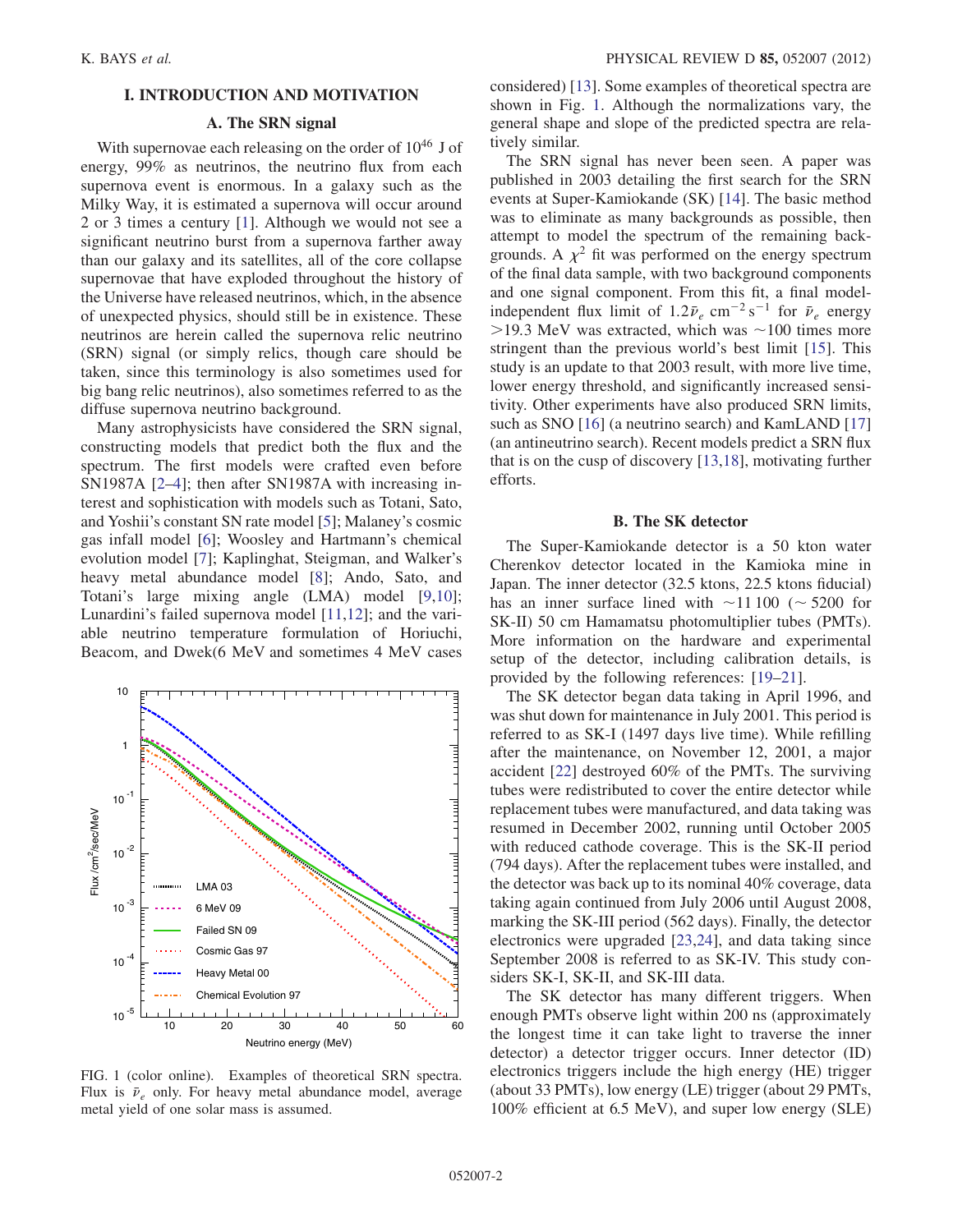triggers (variable threshold between 17 and 24 PMTs). SLE events have the lowest threshold (which has changed over time), and occur orders of magnitude more often than LE triggered events ( $\sim$  1 KHz as opposed to  $\sim$  10 Hz), requiring dedicated hardware for filtering and reducing the SLE data flow to manageable levels. The SLE trigger enables SK to see the lowest energy events. The outer detector (OD) also triggers if 19 or more OD PMTs fire within 200 ns.

SK primarily sees SRN events via inverse beta decay  $(\bar{\nu}_e + p \rightarrow n + e^+)$ . The next most visible mode for SRN interactions is about 2 orders of magnitude less frequent. The inverse beta decay cross section used is described in Refs. [\[25](#page-14-9)[,26\]](#page-14-10).

## II. DATA REDUCTION

#### A. Cuts

Each SK PMT fires with a dark rate of  $\sim$ 3–5 kHz; cosmic ray muons penetrate the detector at  $\sim$ 2 Hz, and  $\sim$ 25 atmospheric and solar neutrino events are identified every day. Many of these act as backgrounds to the SRN signal. With an expected rate of only a couple of SRN events a year, careful background reduction is necessary. Most backgrounds are removable, but a few remain after all cuts and must be understood. The events that can be removed, and the cuts used to remove them, are described in this section.

The software tools used for reconstructing event vertex, direction, and energy information are the same as used in the long-standing SK solar neutrino analysis [\[27](#page-14-11)[,28\]](#page-14-12).

Some cuts (most notably the spallation cut) could not be fully represented using Monte Carlo (MC), and therefore the data were used to help understand and tune the cuts. All cuts were tuned prior to any fits being done or results being extracted, however.

## B. Noise reduction

Many noise events can be separated from the main sample easily. These preliminary cuts are the same as those used for the long-studied SK solar analysis [\[27\]](#page-14-11), and are collectively called ''noise reduction.''

Calibration events are labeled as such and are immediately removed. Events which trigger the OD are also removed, as these events have a charged particle entering the detector from outside, while relic events should be fully contained. Electronics noise events are also cut using timing and charge considerations, with a signal efficiency of almost 100%.

The total charge deposited in the detector by the event is a quick criterion useful for separating out muons. Muons are in general much brighter than inverse beta decay positrons, and deposit much more charge in the detector. Any event with more than 800 photo electrons is removed (400 p.e. for SK-II), quickly eliminating most of the muons.

## C. Fiducial volume cut

The SK ID is filled with 32.5 ktons of pure water. Radioactive events occur in the detector from sources such as the surrounding rock wall and radioactive isotopes in the PMT glass itself. Most of these events are eliminated by definition of a fiducial volume (FV). In the relic analysis, we have implemented the standard SK FV cut of removing the volume within 2 m of the walls, leaving a FV mass of 22.5 ktons.

## D. Spallation cut

The analysis lower energy threshold is determined by spallation, which is the process of a nucleus emitting nucleons when struck by a highly energetic particle. Cosmic ray muons interacting with an oxygen nucleus cause radioactive spallation which mimics a real SRN signal. At lower energies, the unstable nuclei tend to have longer lifetimes, making them harder to tag through muon correlation. Eventually tagging becomes too inefficient for the remaining data to be useful, thus determining the lower energy threshold of the analysis. Spallation constitutes the bulk of the SRN background after the noise reduction cut. Elimination of spallation events is complex and quite costly in terms of signal efficiency, making it perhaps the most important removable background.

To remove spallation, we correlate relic candidates to preceding muons. If the muon is responsible for the event, then the event should be located near the muon track, both in location and time. The main spallation cut utilizes a likelihood method:

First, the muon tracks are reconstructed and categorized as (i) single muons that travel through the detector ( $\sim 83\%$ of muon events); (ii) multiple muons bundles  $({\sim} 8\%)$ ; (iii) muons that enter from outside but stop within the ID (stopping muons,  $\sim$  5%); and (iv) short track length muons, usually just clipping the corner of the detector  $({\sim}4\%)$ . Each of these muon types was found to produce spallation differently, and is thus treated independently.

A  $dE/dx$  profile of each muon track is constructed by projecting back the amount of light seen by each PMT and determining where along the muon track it originated according to the measured arrival time of the light at the PMT. This profile of charge emitted along the muon track tends to peak for spallation producing muons approximately at the position along the track the spallation occurred (Fig. [2\)](#page-3-0). Although the exact mechanism responsible for this peak is not known, the correlation is unmistakable in our data.

Four spallation tagging variables are considered. The first spallation variable,  $\Delta t$ , is simply the amount of time by which the muon preceded the relic candidate. The second variable,  $L_{\text{TRANS}}$ , is the transverse, or perpendicular, distance from the muon track to the relic candidate (see Fig. [3](#page-3-1)). The center of the nine consecutive bins (4.5 m distance) with the largest combined charge in the  $dE/dx$ histogram corresponds to a position along the muon track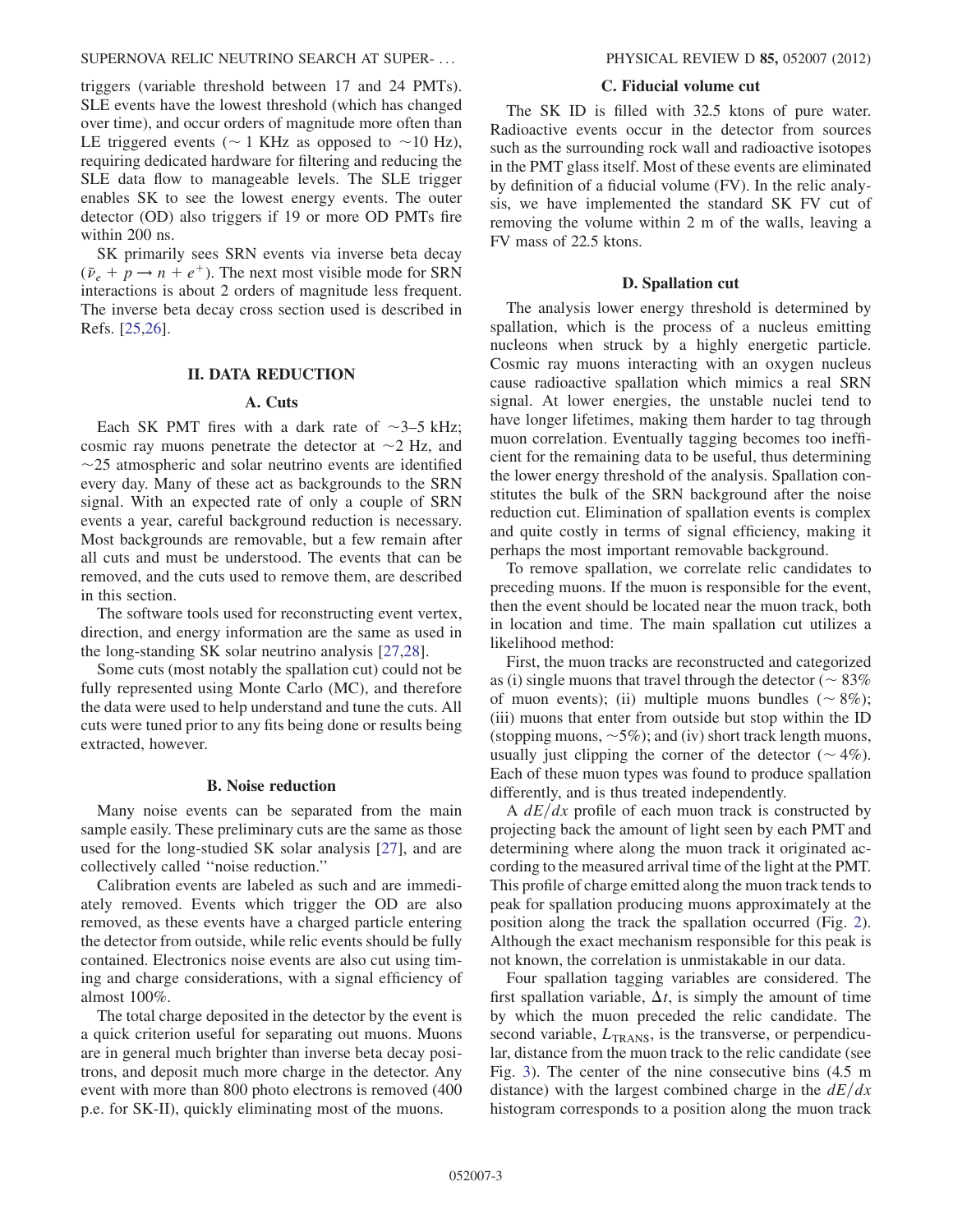<span id="page-3-0"></span>

FIG. 2 (color online). Example of a  $dE/dx$  plot. The red line indicates where along the muon track the candidate was reconstructed. This example has particularly good correlation.

where the spallation is expected to have occurred. The distance along the muon track from where the spallation is expected to occur to where the relic candidate exists is the third likelihood variable, longitudinal distance  $L_{\text{LONG}}$ . Lastly, the value of the combined charge in the largest nine consecutive bins of the  $dE/dx$  histogram is our fourth likelihood variable,  $Q_{\text{PEAK}}$ . The more charge in the peak, the more likely the muon is to be making spallation.

Probability density functions (PDFs) are formed for each of the four spallation variables. For each muon categorization, the relic candidates were correlated to muons preceding the candidate in time (the ''data sample''), and correlations were examined. A random sample was formed by taking the same correlations to muons immediately following the relic candidate in time. The random sample histograms were subtracted from the data histograms (yielding a ''spallation sample''), for each muon categorization. These profiles were parametrized, resulting in functions representing spallation (from the spallation sample) and accidental correlation background (from the random sample). These parametrizations, once normalized, are the PDFs, which are multiplied together to give the likelihood (for example, see Fig. [4\)](#page-3-2).

For each muon categorization, a cut on the likelihood was instituted. Cut values were tuned until no statistically significant difference existed in the distributions of the data remaining after the cut compared to the random sample for the  $\Delta t$  and  $L_{\text{TRANS}}$  variables. The spallation contamination remaining after the spallation cut is difficult to estimate due to the large statistical uncertainties, but no evidence for remaining background was found. For the SK-I/III combined sample, we could see any excess with a resolution of about 4 events; and for SK-II, with a resolution of about 2 events.

<span id="page-3-1"></span>

FIG. 3 (color online). Schematic explanation of spallation distance variables.

<span id="page-3-2"></span>

FIG. 4 (color online). SK-I/III data with likelihood functions overlaid for single through-going muons. Top shows transverse distance; bottom shows longitudinal distance.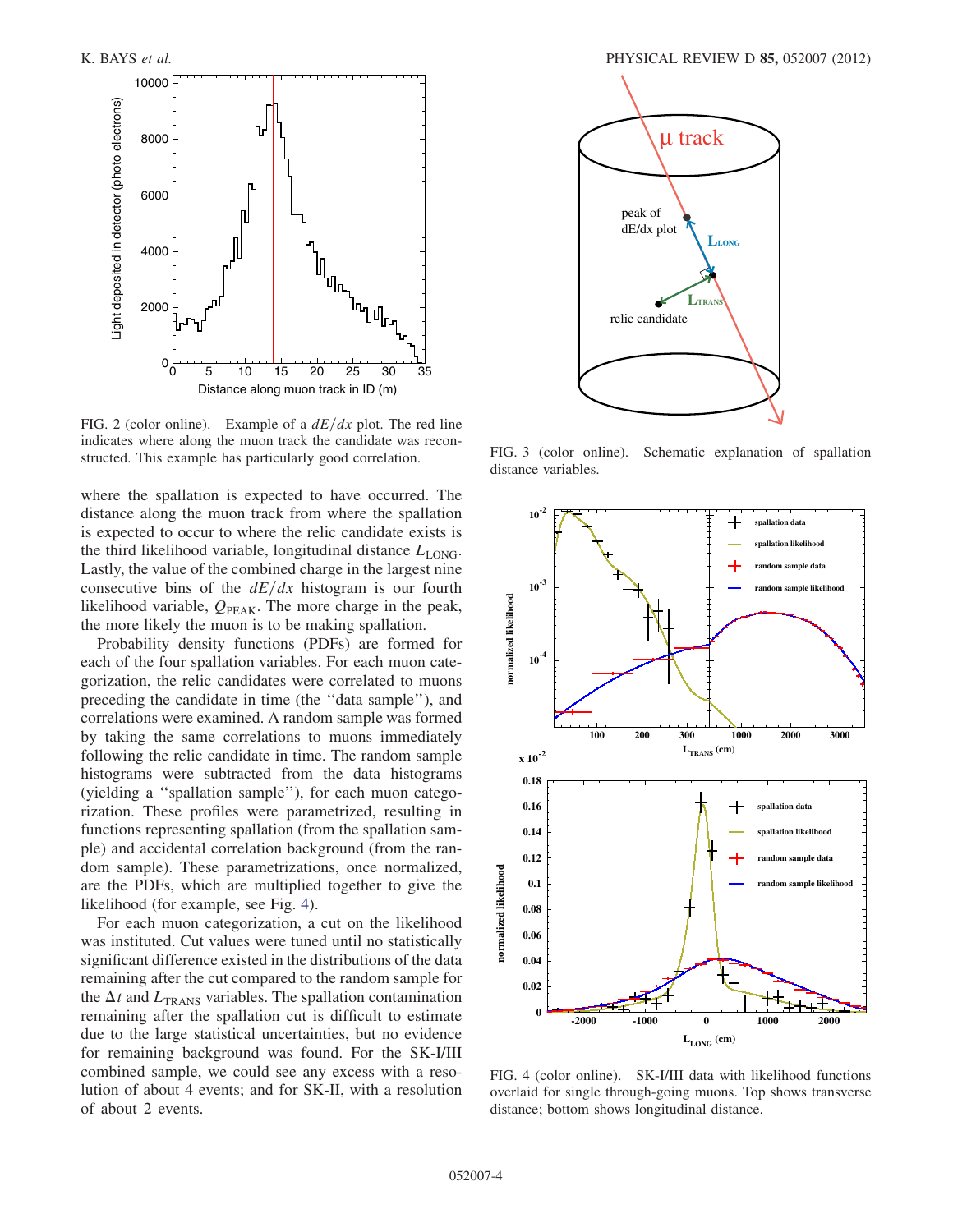<span id="page-4-0"></span>

FIG. 5 (color online). Half-lives and event end-point energies of spallation products expected to occur in pure water. Lower energy events trend to longer decay times.

SK-I and SK-III use the same spallation cut. Because of the differences in cathode coverage, SK-II required separate likelihoods and tuning. The lower energy threshold of the cut is the energy below which keeping the sample free of any definite spallation contamination becomes too inefficient to be viable. Figure [5](#page-4-0) shows the half-life and maximum energy of spallation products in SK; as spallation products decrease in energy, they tend to have longer half-lives, and are more difficult to tag. Taking into account energy resolution, events at 14 MeV such as  ${}^{9}Li$  can reconstruct up to 16 MeV. The final energy threshold of the analysis, for which no evidence of spallation remains in the final sample, is 16 MeV positron energy (or 17.3 MeV  $\bar{\nu}_e$  energy) for SK-I/III, and 17.5 MeV for SK-II.

The cut need not be applied at all energies. The cut's upper energy bound is determined by the highest energy spallation products,  $^{11}$ Li and  $^{14}$ B, each with an end-point energy of 20.6 MeV and a half-life of around 0.01 seconds. The SK-I/III spallation cut is applied up to 24 MeV positron energy, and the SK-II cut up to 26 MeV, which is about 1.5 $\sigma$  of energy resolution away from 20.6 MeV.

The cut is split into two energy regions: a more stringent selection for the lower energies, which has many more spallation events and is most critical for the analysis, and a looser selection at the higher energies, which has fewer spallation events, many of which are  $11$ Li and are easily removed considering its short half-life. Thus, for SK-I/III, the cut from 16–18 MeV is different than from 18–24 MeV, and in SK-II, the cut from 17.5–20 MeV is different than from 20–26 MeV.

For all muons, a timing cut rejecting events with  $\Delta t$  < 4 seconds (8 s) was implemented on the most energetic of

<span id="page-4-1"></span>

FIG. 6 (color online). Comparison of likelihood distributions of data sample and random sample for single through-going muons in SK-I/III. The data sample contains spallation events, while the random sample does not. The high likelihood values of the spallation excess show the effectiveness of the cut. The SK-I/III 16–18 MeV cut value of 3 is shown; everything to the right of the line is rejected.

muons, those over 400 000 (800 000) p.e., as these events are rare and almost always create spallation.

For multiple muon type events, the secondary track is usually well fit, so the  $dE/dx$  profile of secondary tracks was calculated, and a separate secondary track likelihood tuned. Additional tracks do not have trustworthy  $dE/dx$ profiles, and a likelihood for these cases was constructed based only on  $\Delta t$ ,  $L_{\text{TRANS}}$ , and the total amount of light deposited by the muon in the detector.

Finally, for single through-going muons,  $\sim$ 1.5% of the time the muon fitter was unable to correctly fit the track. A dedicated alternate fitter was developed for these misfit events, which correctly fit approximately 75% of the misfit single through-going muons. For the remaining 25% of misfits, a 2 s detector veto was implemented to prevent spallation contamination.

Figure [6](#page-4-1) demonstrates the power of this method to tag spallation events. Table [I](#page-4-2) shows the cut signal efficiency. In the published 2003 SK analysis, in order to be spallation free the spallation cut was 37% inefficient from 18 to 34 MeV. Now, for the same SK-I data, the cut is only 9% inefficient from 18 to 24 MeV, and furthermore the

TABLE I. Spallation cut signal efficiencies.

<span id="page-4-2"></span>

| Efficiency  | SK-I/III             | $SK-III$            |
|-------------|----------------------|---------------------|
| Low energy  | $81.8\%$ (16–18 MeV) | 76.2% (17.5–20 MeV) |
| High energy | $90.8\%$ (18–24 MeV) | 88.2% (20–26 MeV)   |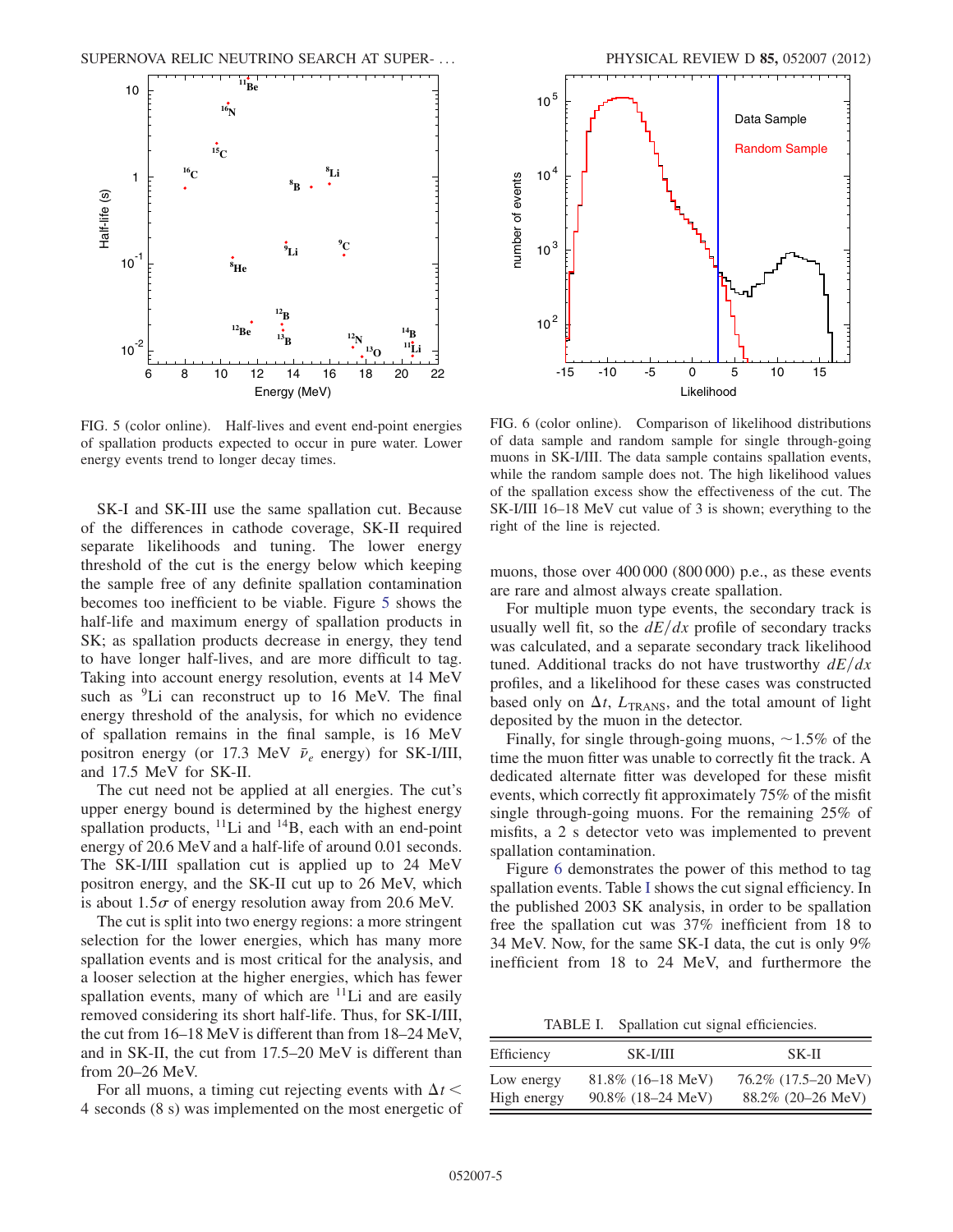16–18 MeV region is now opened up for study with an inefficiency of 18%, all spallation free.

## E. Solar angle cut

Solar neutrinos elastically scatter off electrons, creating recoil electrons that look like SN relic positrons. To discriminate such events, we use the angle between the reconstructed direction vector of the event and the direction vector from where the sun was in the sky at the time of the event  $(\theta_{\text{sun}})$ .

Although the direction of the recoil electron closely follows that of the incoming solar neutrino (usually within  $\sim$ 10 degrees), multiple Coulomb scattering (MCS) of the recoil electron smears out the peak in the  $cos(\theta_{sun})$  distribution at  $cos(\theta_{sun}) = 1$ . This long tail in the distribution makes cutting solar neutrino events using  $cos(\theta_{sun})$  inefficient, especially since the end points for  ${}^{8}B$  and  $hep$  solar neutrinos are right at the critical lower energy edge of the analysis, where inefficiency impacts the relic sensitivity the most. In order to maximize sensitivity, we used an energy-dependent cut coupled with an estimate of MCS.

MCS was estimated using a PMT hit by PMT hit Hough transform that reconstructs the direction and returns a goodness value corresponding to the amount of MCS. The correlation of this MCS goodness to the shape of the  $cos(\theta_{sun})$  distribution can be seen in Fig. [7.](#page-5-0) The candidate sample is split into various MCS goodness bins, and the cut value for each MCS goodness bin is separately tuned, in 1 MeV energy bins, by use of the following significance function:

$$
Significance = \epsilon / \sqrt{\kappa S + \epsilon \alpha}, \qquad (1)
$$

<span id="page-5-0"></span>

FIG. 7 (color online). SK-I/III solar MC integrated  $cos(\theta_{sun})$ distributions by multiple Coulomb scattering goodness bin.

where  $\epsilon$  is the cut efficiency, S is the number of solar neutrino events,  $\kappa$  is the reduction effectiveness of the cut (such that  $\kappa \times S$  is the number of solar neutrino events remaining after the cut is applied), and  $\alpha$  represents the nonsolar neutrino background.

The solar neutrino spectrum is modeled using SK MC, which is a mix of  ${}^{8}B$  and *hep* with a mixing ratio determined by the SSM. The solar neutrino flux was normalized using real SK data below energy threshold (14–16 MeV), with all cuts applied [except the one on  $cos(\theta_{sun})$ ]. To normalize, it was assumed that all events with  $cos(\theta_{sun})$  < 0 were not solar neutrino events, and that all nonsolar remaining events had no  $cos(\theta_{sun})$  dependence. Thus, simply subtracting the number of events with  $cos(\theta_{sun})$  < 0 from the number of events with  $cos(\theta_{sun}) > 0$  allows us to estimate the number of solar neutrino events at a particular energy, and then extrapolate the number of solar neutrino events at all energies.

The dominant nonsolar neutrino background was assumed to be decay electrons from atmospheric  $\nu_{\mu}$  charged current (CC) events, as decay electrons are our largest SRN background (see Sec. [III](#page-7-0)). For the purpose of tuning the solar cut, the decay electron spectrum was modeled using a sample of data that was identified as decay electrons by timing and spatial correlation to a preceding muon that had no OD trigger (a fully contained muon from a muon neutrino interaction). The normalization of the decay electron background was determined by fitting to the data.

As with many of the cuts, SK-I and SK-III used one cut, and a separate version of the cut was tuned for SK-II. The SK-II cut criteria are simply the SK-I/III cut with the energy bins shifted by  $+6\%$  to reflect the poorer energy resolution. The cut is MCS goodness bin dependent for  $E < 19$  MeV (SK-I/III,  $< 20.14$  MeV SK-II), while for 19–20 MeV (20.14–21.2 MeV SK-II) there is a simple, MCS goodness bin-independent cut that eliminates events with  $cos(\theta_{sun}) > 0.93$ . More cut details can be found in Table [II](#page-5-1). Note that the cut values in the table mean that events with  $cos(\theta_{sun})$  cut value are rejected. Also note that the inefficiencies are already weighted by the fraction of events in that MCS goodness bin, so that they can be simply added for the total.

After the cut, MC estimates limit the number of remaining neutrino events in the combined SK-I/II/III final data sample to  $\leq 2$ , and no statistically significant  $\cos(\theta_{\rm sun})$ excess can be seen in the final sample.

<span id="page-5-1"></span>TABLE II. SK-I/III solar  $cos(\theta_{sun})$  cut value (inefficiency).

| <b>MCS</b> Goodness   | $16-17$ MeV   | $17-18$ MeV   | 18-19 MeV     |
|-----------------------|---------------|---------------|---------------|
| g < 0.4               | $0.05(7.2\%)$ | $0.35(5.0\%)$ | $0.45(4.3\%)$ |
| $0.4 \leq g \leq 0.5$ | $0.39(9.7\%)$ | $0.61(6.4\%)$ | $0.77(3.8\%)$ |
| $0.5 \leq g \leq 0.6$ | $0.59(6.7\%)$ | $0.73(4.5\%)$ | $0.81(3.2\%)$ |
| $0.6 \leq g$          | $0.73(2.4\%)$ | $0.79(2.0\%)$ | $0.91(1.0\%)$ |
| Total                 | 26.2%         | 17.9%         | 12.2%         |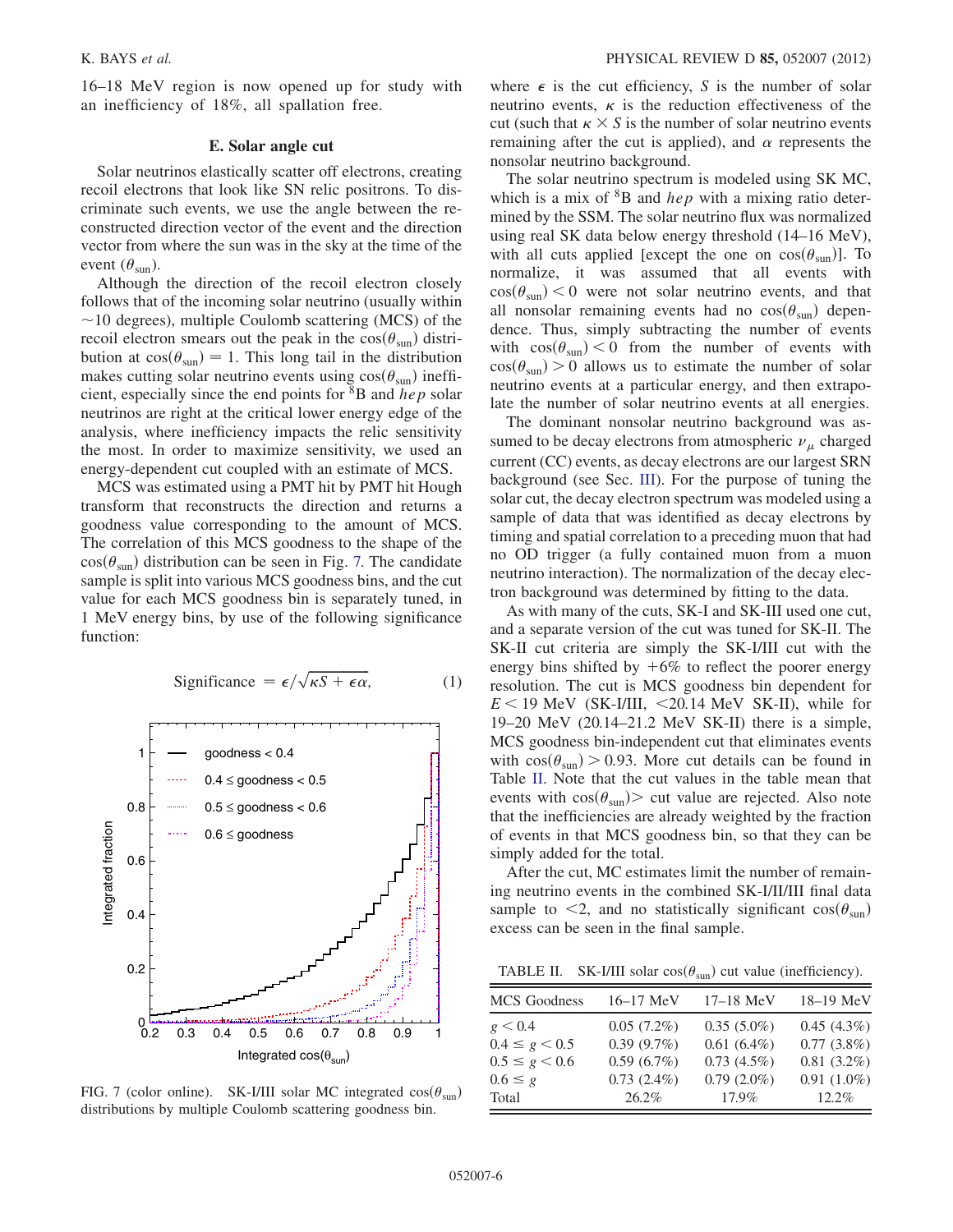## F. Incoming event cut

The FV cut eliminates most of the radioactivity events that enter from detector edges, but not all. Instead of reducing the FV, it is more efficient to separate the remaining radioactive background by position and direction considerations.

We use an effective distance parameter,  $d_{\text{eff}}$ , which is defined identically as in the SK solar neutrino analysis (where this is referred to as the ''gamma ray cut'' [\[27](#page-14-11)]). The event direction and position are reconstructed; then, starting at the event vertex, the distance projected backwards along the event direction is calculated until a wall is hit. This distance is  $d_{\text{eff}}$ .

The radioactive backgrounds targeted by the incoming event cut are energy dependent, and much more prevalent at lower energies. However, some background exists at all energies. Thus, the cut has two pieces. A 300 cm  $d_{\text{eff}}$  cut is applied at all energies, for all three SK phases. The lower energy part of the cut is tuned separately for each SK phase.

For SK-I, sufficient statistics existed to allow an energydependent tuning of the cut, to maximize efficiency (see Fig. [8\)](#page-6-0). The shielding added to the PMTs at the start of SK-II to prevent another serious accident produces radioactive backgrounds, and thus the SK-I tuning could not be used for other phases. Furthermore, the reduced cathode coverage of SK-II makes it different. Each phase is tuned separately, but for SK-II and SK-III, the statistics were not sufficient for energy-dependent tuning. Instead, a cut was implemented below 22 MeV, at  $d_{\text{eff}} < 500$  cm for SK-II, and  $d_{\text{eff}} < 450$  cm for SK-III.

<span id="page-6-0"></span>

FIG. 8 (color online). SK-I data distribution showing energydependent incoming event cut. Events below the line are rejected.

## G. Decay electron cut

The SK electronics saves PMT signals in a 1.3  $\mu$ s window. Sometimes, a muon decays into an electron quickly enough that the light from both particles is captured in the same event. These events are eliminated by searching for a multipeak structure in the timing information of the event.

More commonly, the muon and resultant decay electron are in separate events. For each relic candidate, all SK data are searched up to 50  $\mu$ s before the candidate (in case the candidate is a decay electron), and up to 50  $\mu$ s after the event (in case the candidate is actually a low charge muon from an atmospheric neutrino interaction, or one of two decay electrons).

When searching for preactivity, finding any LE or HE triggered event within the 50  $\mu$ s causes the candidate to be rejected. Since SLE events are much more frequent, a further vertex correlation requirement of 5 m is required in order to improve efficiency. When searching for postactivity, the 5 m vertex correlation is required of all events, whether HE, LE, or SLE.

# H. Pion cut

Some of the higher energy events in our sample (usually >30 MeV, reconstructed assuming event is an electron) are charged pions from atmospheric neutrino interactions. One way to distinguish between charged pions and electrons is by looking at the ''fuzziness'' of the resulting Cherenkov ring. This is because pions are quickly captured by an oxygen nucleus, while electrons tend to travel farther and MCS more. This MCS causes the electron direction to change as it travels, causing the Cherenkov ring to be more poorly defined. Pions are also heavier, and deflect less when scattering.

Quantitatively, this difference can be used to construct a tool for discriminating pions and electrons. When the Cherenkov angle for an event is calculated, a distribution of three-hit combinations (or triplets) is formed. Each combination of three-hit PMTs forms a cone, and an opening angle. The distribution of these opening angles has a peak that is narrower for pions than for electrons. Using this logic, a pion ratio variable was constructed, where pion likelihood is defined as follows (using the triplet distribution):

$$
R_{\text{PION}} = \frac{\text{#triplets} \pm 3^{\circ} \text{from peak}}{(\text{#triplets} \pm 10^{\circ} - \text{#triplets} \pm 3^{\circ})}. \tag{2}
$$

By looking at MC compared to data, the cut criterion was determined to be 0.58 for all SK run periods.

## I. Cherenkov angle

Charged particles traveling in pure water at a velocity close to the speed of light in vacuum emit Cherenkov light in a cone shape with an opening angle of about 42 degrees.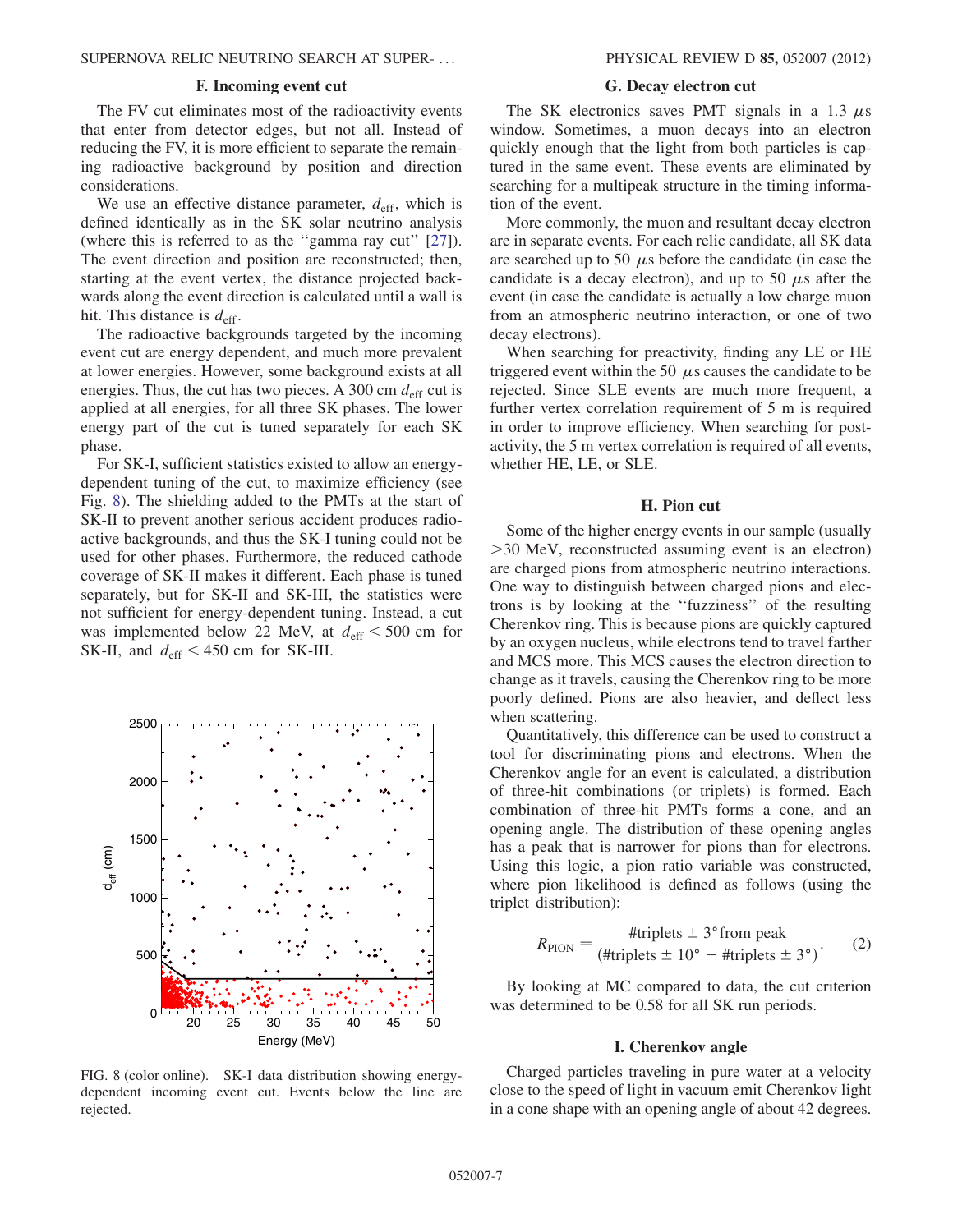<span id="page-7-1"></span>

FIG. 9 (color online). Expected Cherenkov angle distribution of SRN events. This is expected to be model independent; shown is Ando, Sato, and Totani's LMA [\[9](#page-13-7)] relic MC.

Heavier particles, such as muons, pions, and protons, may have a velocity that is smaller if their energies are relatively small, producing Cherenkov light with an opening angle that is less than 42 degrees. Figure [9](#page-7-1) shows the Cherenkov angle distribution of SN relic MC (all models are very similar). The Cherenkov angle used is the peak of the distribution of three-hit combination opening angles. The signal region is determined to be between 38 and 50 degrees. Events at other Cherenkov angle values are not discarded, but instead they are kept to help extrapolate backgrounds into the signal region, as discussed in the following section.

## J. Other cuts

Occasionally events traveling through the OD do not deposit enough light to cause an OD trigger, but still cause a few OD PMT hits. OD hit clusters are compared in time and space to ID hits and the reconstructed event vertex, and if sufficient correlation exists, the event is rejected.

The multiring cut uses ring counting software developed for atmospheric neutrino and proton decay analyses [\[29\]](#page-14-13). If the software finds that more than one Cherenkov ring exists in the event, the angle between the two rings is calculated, as sometimes the fuzziness of low energy electron Cherenkov rings can cause the event to be mistakenly identified as having more than one ring. False 2-ring results reconstruct as having a small relative angle. A 2-ring result separated by more than 60 degrees is judged to be a real multiring event, and such events are rejected.

## K. Efficiency and systematic error

Most cut efficiencies were calculated using relic MC. Each relic model has slightly different efficiencies; the

K. BAYS *et al.* PHYSICAL REVIEW D 85, 052007 (2012)

TABLE III. Cut signal efficiency (systematic error).

<span id="page-7-2"></span>

| Cut             | $SK-I$       | $SK-II$      | $SK-III$     |
|-----------------|--------------|--------------|--------------|
| Noise reduction | 99% (1%)     | 99% $(1%)$   | 99\% $(1\%)$ |
| $SpalI + solar$ | 88% (1%)     | 87% (1.4%)   | 89% (1%)     |
| Incoming event  | 98% (0.5%)   | 95% (0.3%)   | 96% (0.3%)   |
| Pion            | 98% (0.2%)   | 97% (0.5%)   | 98% (0.5%)   |
| Cherenkov angle | 95% (0.4%)   | 88% (3%)     | 94% (0.3%)   |
| Other cuts      | 98% (2%)     | 98% (2%)     | 98% (2%)     |
| Total           | 78.5% (2.5%) | 69.2% (4.0%) | 76.7% (2.5%) |

ones listed in Table [III](#page-7-2) are from the LMA model. The systematic error of most cuts was calculated by comparing LINAC[[20](#page-14-14)] MC to LINAC data, or by using the values established in the solar analyses when the cuts are similar (noise reduction, incoming event cut). The OD correlated cut uses a random sample of cosmic ray muon data for OD hit information for determining efficiency. The efficiency of the spallation cut is a function of position (efficiency is greater near the edges of the detector, where the candidate can be correlated to fewer muons), and the vertex distribution of relic MC is used to estimate the average efficiency. The error on this estimation is likely dominated by the statistics of our relic MC and spallation random sample, and is rounded up to be conservative. The efficiency of the solar angle cut is mostly geometric and exact; the only source of systematic error comes from the ratio of events falling in each multiple Coulomb scattering goodness bin, as determined from solar MC. Values of the systematic errors, along with the cut efficiencies, can be seen in Table [III](#page-7-2), and the SK-I signal efficiency as a function of energy compared to that of the 2003 analysis is shown in Fig. [10.](#page-8-0)

### <span id="page-7-0"></span>III. REMAINING BACKGROUNDS

#### A. Background sources

Even after all cuts, some backgrounds remain that must be modeled. The remaining background can be categorized into four main groupings. Atmospheric  $\nu_{\mu}$  and  $\nu_e$  CC backgrounds were considered in the 2003 SK published SRN paper, and now additional atmospheric neutrino backgrounds are also considered. Although remaining backgrounds other than the four listed below were found to exist (for example, from multiple and neutral pion production), their contributions were small and their spectrum shapes well described by linear combinations of our four modeled backgrounds. Thus, any contribution from these sources will be absorbed into the four backgrounds below during the fit.

# 1. Atmospheric  $\nu_{\mu}$  CC events

This is the largest remaining background in our sample. Atmospheric  $\nu_{\mu}$ 's and  $\bar{\nu}_{\mu}$ 's interact in the water of the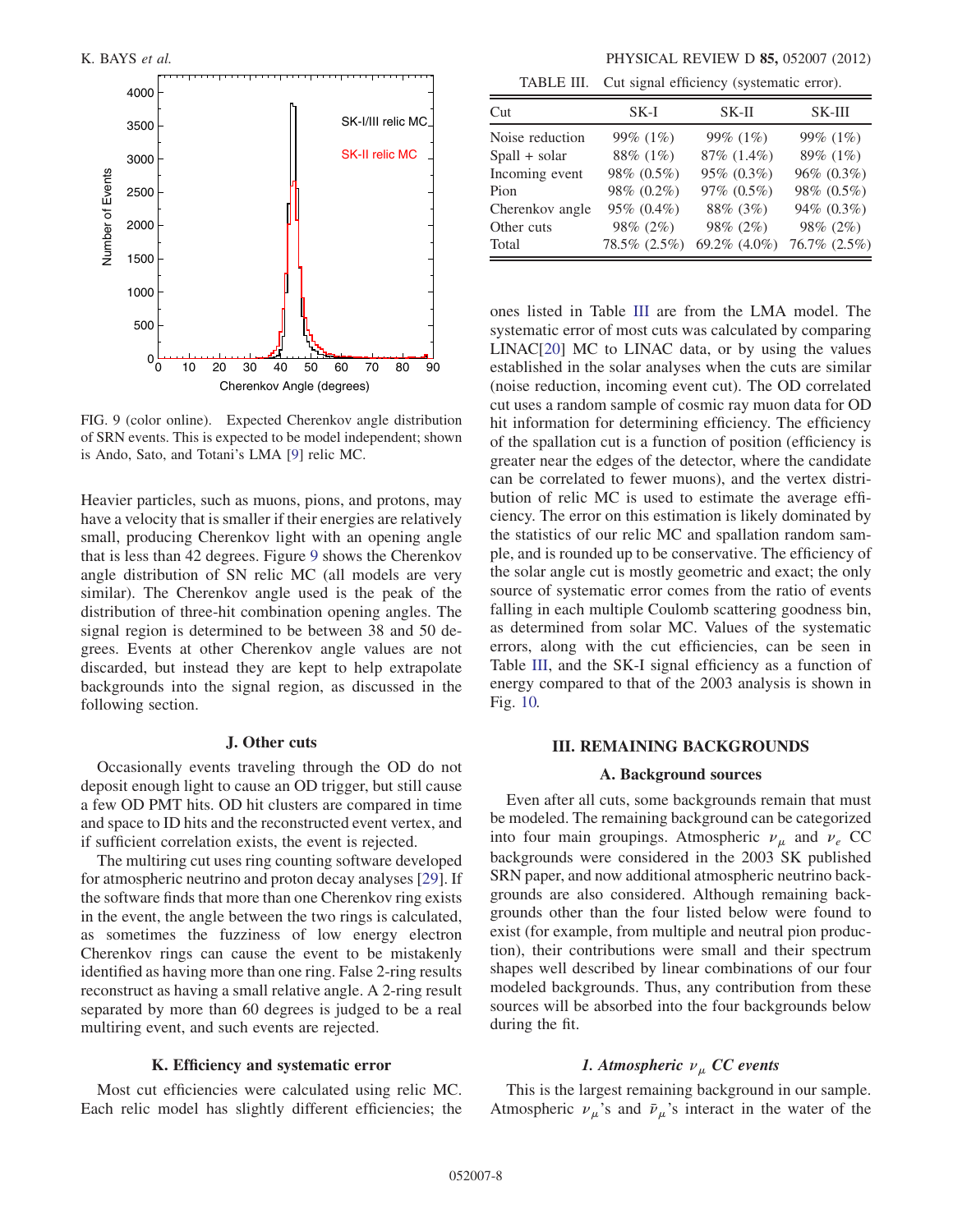<span id="page-8-0"></span>

FIG. 10 (color online). Signal efficiency of new analysis compared to 2003 study. An unnormalized LMA spectrum is overplotted to show the importance of the improvements.

detector and create a muon via a charged current reaction. This muon is very low energy, often below Cherenkov threshold, in which case its decay electron cannot be removed like other decay electrons (by correlation to the preceding muon), since the muon is invisible. This background's energy spectrum is the well-known Michel spectrum, slightly modified by resolution effects, and is quite different from the SN relic spectrum.

# 2.  $\nu_e$  CC events

This background also originates from atmospheric cosmic ray interactions. Atmospheric  $\nu_e$ 's and  $\bar{\nu}_e$ 's are indistinguishable from SN relic  $\bar{\nu}_e$ 's on an individual basis. Their spectrum is quite different, however.

## 3. Atmospheric  $\nu$  neutral current (NC) elastic events

NC elastic events have an energy spectrum that rises sharply at our lower energy bound, similar to SN relics. Most are removed by Cherenkov angle reconstruction, but some still leak into our final sample and must be modeled. With the lowering of the energy threshold from 18 MeV to 16 MeV, this background has become much more relevant.

## 4.  $\mu/\pi$  production from atmospheric  $\nu$

This last category is a grouping of two different things, both heavier particles. First, NC reactions produce charged pions  $>200$  MeV/C, some of which survive the pion cut. These remaining events must be modeled. Included with them, since the spectrum and Cherenkov angle distribution are relatively similar, are surviving muons above Cherenkov threshold.

### B. Background modeling

All our backgrounds are modeled using the SK MC, based on GEANT 3 and NEUT [\[30\]](#page-14-15). Hadronic interactions are simulated using a combination of CALOR and custom SK code. For the Michel spectrum (used for the  $\nu_{\mu}$  CC), we measure the spectrum of decay electrons from cosmic ray muons. The spectra of the other three remaining backgrounds are determined from the MC, as is the Cherenkov angle distribution of all four backgrounds. The SN relic signal itself is modeled separately, with its own MC. Many different models are considered, and different results are calculated for each model.

Figure [11](#page-8-1) shows the energy spectrum of the four remaining backgrounds taken from the MC. Figure [12](#page-9-0) shows the Cherenkov angle of the four backgrounds, with no Cherenkov angle cut applied (from MC); it can be seen that the MC has a shape quite similar to the data. Also, while the CC backgrounds have a Cherenkov angle distribution similar to that of SN relics (38–50 degrees), the NC elastic background mostly reconstructs at high angles (where the Cherenkov angle reconstruction algorithm, which assumes a single ring, misreconstructs events with multiple gammas and roughly isotropic distributions of light), and the  $\mu/\pi$  leakage mostly reconstructs at lower angles (as expected from heavier, low energy particles). Because of these distributions, we have split the data into three regions: one is the signal region (38–50 degrees); the other are the two background regions, or ''sidebands,'' consisting of the low (20–38 degrees)  $\mu/\pi$  region and high (78–90 degrees) NC elastic region. The sidebands

<span id="page-8-1"></span>

FIG. 11 (color online). Spectra of the four remaining backgrounds in the signal Cherenkov angle region with all reduction cuts applied. The  $\nu_{\mu}$  CC channel is from decay electron data; the other three are from MC. All are scaled to the SK-I LMA best fit result.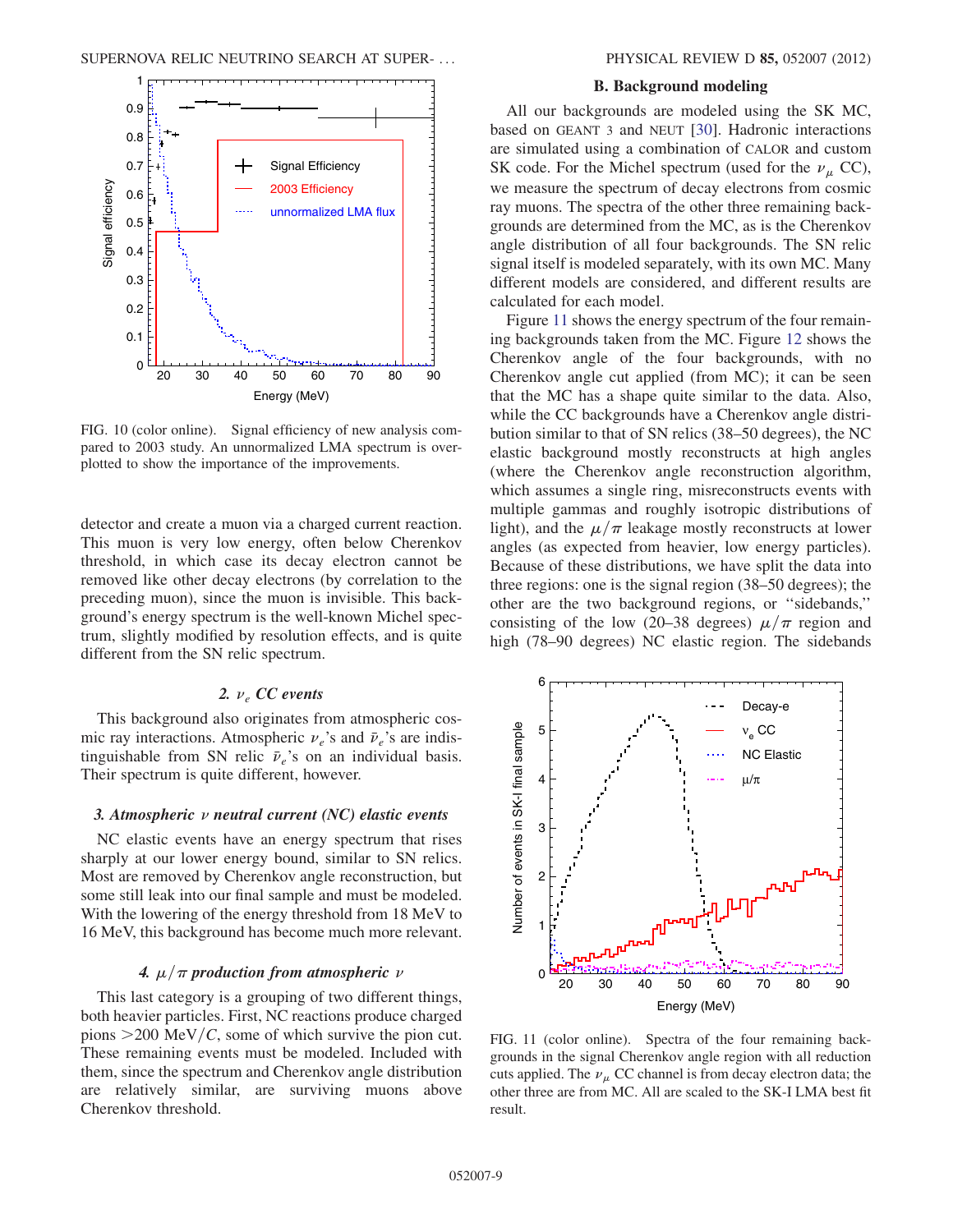<span id="page-9-0"></span>

FIG. 12 (color). Cherenkov angle of SK-I combined final data (all cuts except Cherenkov angle cut applied) overlaid with distributions of the four remaining backgrounds from SK-I MC (same cuts applied). The division of Cherenkov angle regions is also pictured.

are used to normalize the NC elastic and  $\mu/\pi$  backgrounds in the signal region, where the SN relic signal would occur.

#### IV. LIMIT EXTRACTION

## A. Likelihood fit

The relic best fit and upper flux limit are determined by performing an unbinned maximum likelihood fit. A simultaneous fit is done in all three Cherenkov angle regions. For each of the Cherenkov angle regions the spectrum of each of the five parameters (SN relic  $+4$  backgrounds) is parametrized into an analytical function, which is used as the PDF for that parameter. Each possible reasonable combination of parameters is checked (although no parameter is allowed negative), and the best fit is the combination that maximizes the likelihood, which is determined by the function

$$
\mathcal{L} = \prod_{i=1}^{N_{\text{events}}} e^{-\sum_{j=1}^{5} c_j} \times \sum_{j=1}^{5} c_j p df_j(E_i), \tag{3}
$$

where  $c$  is the coefficient for parameter  $j$  representing the number of events for that channel present in all three Cherenkov angle regions combined, which modifies the PDF for that channel,  $pdf(E)$ . The likelihood in each Cherenkov angle region is separately calculated, but maximized in conjunction. The likelihood is maximized for each SK phase separately. Toy MC studies found no significant bias in the fitter.

The 90% C.L. flux limit is extracted from the likelihood curve (maximum likelihood as a function of number of

<span id="page-9-1"></span>

FIG. 13 (color online). Example likelihood curves from the LMA model. Vertical lines represent best fit and 90% C.L. results for the combined fit.

relic events). The likelihood curves of SK-I, II, and III are first multiplied together (see Fig. [13\)](#page-9-1), and then the 90% C.L. point limit<sub>90</sub> is determined by the following simple relationship, where *r* represents the number of SN relic events:

$$
\int_0^{\text{limit}_{90}} \mathcal{L}(r) dr / \int_0^\infty \mathcal{L}(r) dr = 0.9. \tag{4}
$$

### B. Systematic error

Four systematic errors are considered. Each systematic error is applied to the likelihood by a Bayesian integration method, similar to that described in Eq. (33.28) in the PDG [[31](#page-14-16)].

### 1. Energy scale and resolution uncertainty

The energy scale and energy resolution systematic uncertainties are considered to be uncorrelated. They are separately calculated, then added in quadrature. The amount of the energy scale and energy resolution systematic errors are based on the SK solar analyses [[27](#page-14-11),[28](#page-14-12)], then increased due to the broader energy range and higher energies, and to cover slight uncertainties in the MC. The energy resolution systematic uncertainty used in our study is 3%, while the energy scale uncertainties used are 2% for SK-I and SK-III, and 3% for SK-II. Inclusion of this systematic error was not found to have an appreciable effect on the results.

To take the energy scale systematic uncertainty into account, the PDFs for four of the five channels (the  $\nu_{\mu}$ CC was taken from decay electron data, and is thus not MC, and not susceptible to this error) were shifted by the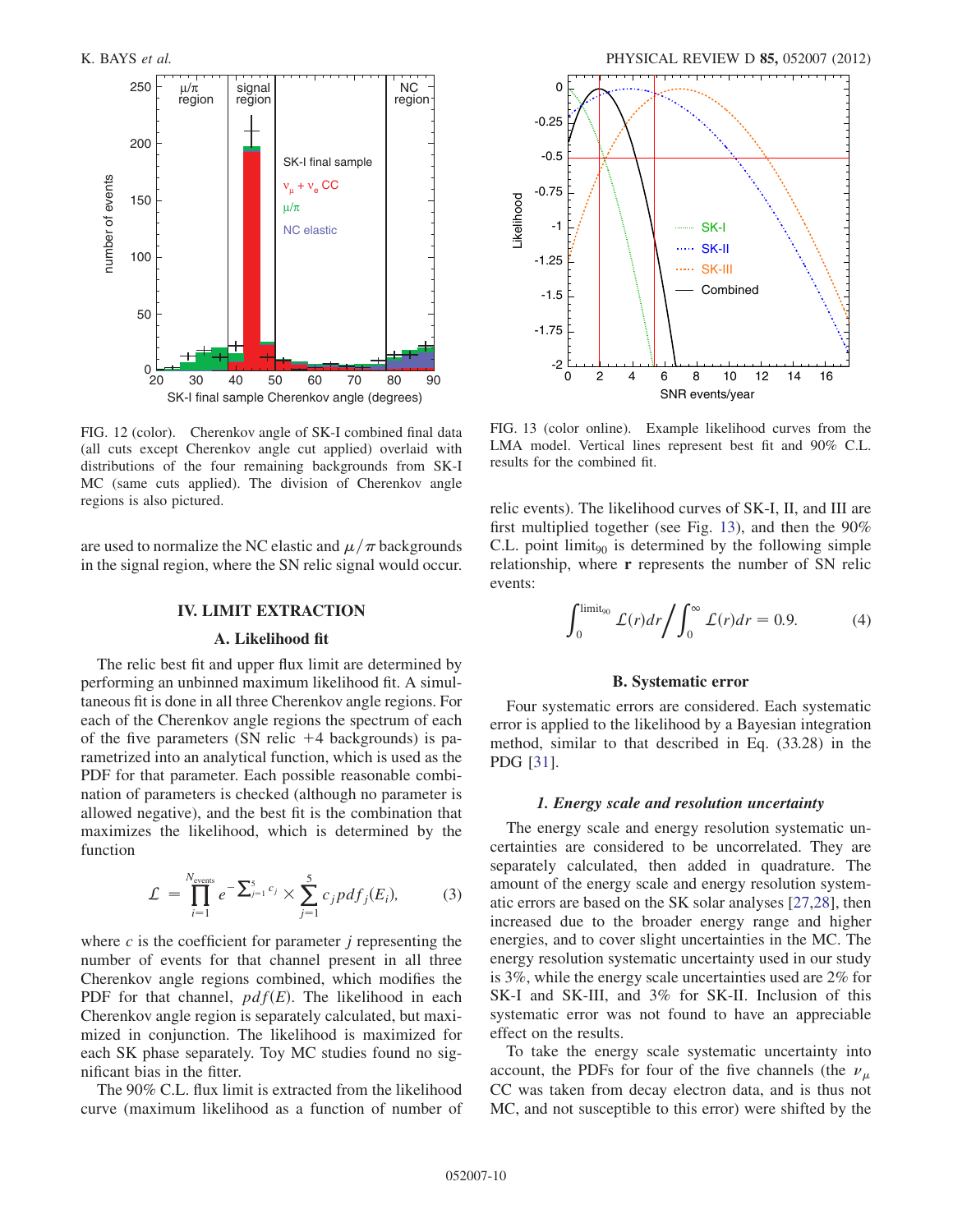amount of the uncertainty. To take into account the energy resolution systematic uncertainty, the energy resolution function from Ref. [[28](#page-14-12)] was applied to the likelihood functions to distort them.

Finally, the full uncertainty was incorporated into the likelihood calculation algorithm as follows. Let  $\epsilon$  be a variable representing the amount of spectral distortion, such that an  $\epsilon$  of 1 represents a  $1\sigma$  deviation in the energy scale and resolution, and let  $\mathcal{L}(\epsilon)$  be the likelihood evaluated with the likelihoods distorted by an amount  $\epsilon$ . Then the new final likelihood  $\mathcal{L}'$  is

$$
\mathcal{L}' = \frac{1}{\sqrt{2\pi}} \int_{-\infty}^{\infty} e^{-\epsilon^2/2} \mathcal{L}(\epsilon) d\epsilon, \tag{5}
$$

such that the originally calculated likelihood  $\mathcal L$  is now simply the  $\epsilon = 0$  case.

# 2. Atmospheric  $\nu$  background systematic errors

Three of the four remaining backgrounds are modeled by SK MC (the exception being the  $\nu_{\mu}$  CC background, which is modeled by decay electron data). The SK MC is well verified above 100 MeV; however, in the lower energy region of 16–100 MeV that is relevant to our study, the MC accuracy is less well studied. Little data exist to compare to the MC, especially for the NC elastic mode. To incorporate these concerns into the analysis, two systematic errors on the  $\nu_e$  CC and NC elastic backgrounds were included. These systematics were designed to cover any remaining uncertainties in the MC. As for the other two background channels, the  $\nu_{\mu}$  CC comes from real data and therefore is not vulnerable to MC inaccuracies, and the  $\mu/\pi$  channel is by far the least relevant of the four channels, and therefore the safest to neglect.

For the NC elastic channel, the greatest potential for error lies in the relative normalization across Cherenkov angle regions. The amount of NC elastic found in the 78– 90 degree region determines the amount of the fit in the signal region. If the ratio of the amount of NC elastic in the high angle region compared to the signal region as determined by MC is off by some factor, this will tend to have a larger influence on the result than a distortion of the spectrum of the NC elastic in the signal region by the same factor.

For SK-I, the NC elastic MC has 7.4% of events occur in the signal region, while 87% of events occur in the high angle region. Considered is a 100% change in the normalization of the number of NC elastic events in the signal region, with all changes to be correspondingly balanced by a change in the normalization of the high angle region. Thus, a  $+1\sigma$  effect would be for 14.8% of events to occur in the signal region, and 79.6% of events to occur in the high angle region, while a  $-1\sigma$  effect would be for no NC elastic events to occur in the signal region, and 94.4% of the events to occur in the high angle region. As we cannot have less than 0 events in the signal region, there is a

physical boundary at  $-1\sigma$ . Thus, we applied the error asymmetrically from  $-1$  to  $+3\sigma$ .

For the  $\nu_e$  CC channel, the relative normalization across Cherenkov angle regions is not a concern, as more than 99% of the events fall into the signal region, so instead a distortion of the spectrum in the signal region was considered. The  $\nu_e$  CC PDF in the signal region was distorted as follows:

$$
PDFnew = PDFold × N(1 + \frac{0.5\epsilon(E - 16)}{74 \text{ MeV}}),
$$
 (6)

where E is the energy (MeV),  $\epsilon$  is the magnitude of the spectral distortion, and  $N$  is a constant such that the new PDF is normalized the same as the old.

A  $-2\sigma$  effect would reduce the PDF to 0 at 90 MeV. This was considered to be unphysical, and thus a  $-1\sigma$ effect was considered the physical lower bound, forcing us to apply this error in the same asymmetric manner as the NC elastic, from  $-1$  to  $+3\sigma$ .

We applied the background channel systematics using an integral method with a weighting function (Bayesian prior). However, as our error is applied over an asymmetric region  $(-1)$  to  $+3\sigma$ ), we could not use a symmetric Gaussian (such as we use in the next section) without introducing a bias in our result. Instead, we used a weighted Gaussian that as closely as possible maintained the properties of the symmetric Gaussian.

Specifically, in the case of a symmetric error (i.e.,  $-\infty$  to  $\infty$ ), a normal Gaussian would have the following properties: (1) expectation value (first moment) =  $0$ , (2) variance (second moment) =  $\sigma^2$ . Our weighted Gaussian was constructed such that its properties (integrated over  $\sigma$  from  $-1$ to 3) were the same as the symmetric case. This weighted Gaussian was normalized to 1 and used in both the  $\nu_e$  CC and NC elastic cases, as their integration ranges were identical.

The integral method of applying the systematic error is as follows. Let  $G(\sigma)$  be our weighted Gaussian function described above. Let  $\mathcal{L}(r, \sigma)$  be the likelihood as a function of SN relic events and whichever systematic error is under consideration. Then, the likelihood after the application of the systematic error of either of the background channels is

$$
\mathcal{L}(r)_{\text{new}} = \int_{-1}^{3} \mathcal{L}(r, \sigma)_{\text{old}} G(\sigma) d\sigma. \tag{7}
$$

Inclusion of the atmospheric  $\nu$  background systematics changed the result (towards a less stringent limit) by less than 6%.

#### 3. Energy-independent efficiency systematic error

The energy-independent portion of the efficiency systematic error is assumed uncorrelated. The systematic error of each cut, as shown in Table [III,](#page-7-2) is added in quadrature, to get the total efficiency systematic error of the reduction.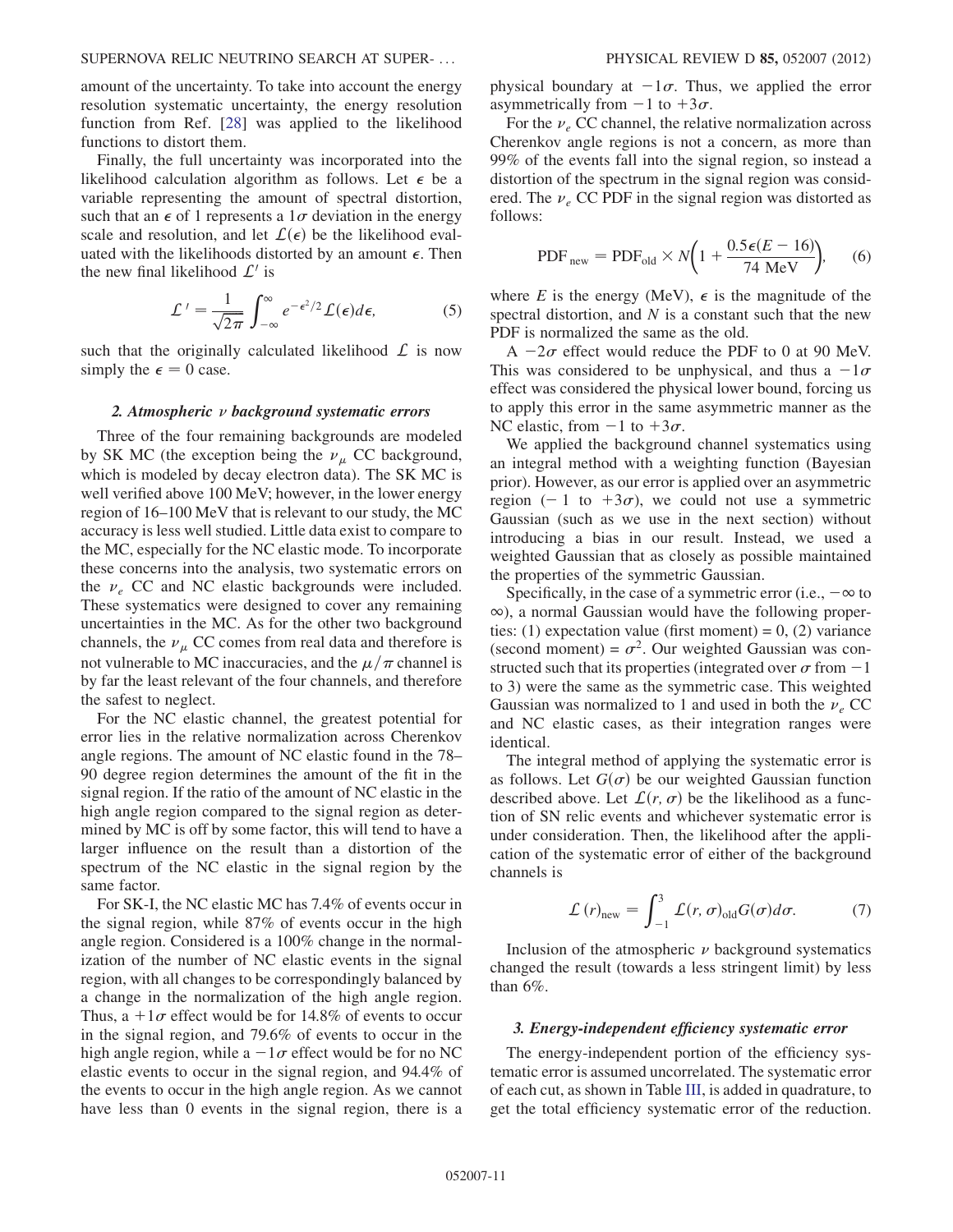<span id="page-11-0"></span>

TABLE IV. Total efficiency systematic error.

| Error source    | SK-I     | SK-II    | $SK-III$ |
|-----------------|----------|----------|----------|
| Cut reduction   | $3.1\%$  | $4.4\%$  | $3.1\%$  |
| Fiducial volume | $1.3\%$  | $1.1\%$  | $1.0\%$  |
| Cross section   | $1.0\%$  | $1.0\%$  | $1.0\%$  |
| Live time       | $0.1\%$  | $0.1\%$  | $0.1\%$  |
| Total           | $3.51\%$ | $4.65\%$ | $3.41\%$ |

The total efficiency systematic error also includes the uncertainty in the fiducial volume cut, inverse beta cross section, and live-time calculation, as shown in Table [IV.](#page-11-0)

The fiducial volume and live-time calculation systematic errors are the same as, and taken from, the SK solar analyses [[27](#page-14-11)[,28](#page-14-12)].

To apply this systematic error, the likelihood curve (likelihood as a function of number of SN relic events) is modified. The modification for each value of the likelihood is as follows, where  $\epsilon$  is the efficiency,  $\sigma$  is the efficiency systematic error,  $P(\epsilon)$  is a probability function in the shape of a Gaussian centered on  $\epsilon_0$  with width  $\epsilon_0 \sigma$ , r is the number of relic events seen in the data, and  $R$  is the number of relic events actually interacting in the detector, such that  $r = \epsilon R$ :

$$
\mathcal{L}'(R) = \int_{\epsilon=0}^{1} \mathcal{L}(\epsilon R) P(\epsilon) \epsilon d\epsilon \tag{8}
$$

This error is applied last, after all other calculations are complete. Inclusion of this systematic error changed the result (making the limit less stringent) by a few percent.

# V. THE RESULT

Figures [14–](#page-11-1)[16](#page-11-2) show the final sample data, overlaid with the best fit results for the LMA model. For SK-I, the relic best fit is negative and unphysical (for all models), so zero relic contribution is shown. However, for all models SK-II

<span id="page-11-1"></span>

FIG. 14 (color). SK-I LMA best fit result. The relic best fit is negative, so a relic fit of 0 is shown.



FIG. 15 (color). SK-II LMA best fit result. The relic best fit is 3.05 events per year interacting in the detector (before reduction efficiencies).

and SK-III find a positive indication (not significant) of a relic component. The 90% C.L. upper flux limits differ for each model, and are summarized in Table [V.](#page-12-0)

# A. Comparison to previous study

The new analysis has a lower energy threshold than the 2003 study, so the results are not immediately comparable. Furthermore, the previous study presented its result in a model-independent fashion due to the similarity of the results. Although we verified that with an 18 MeV energy threshold the SK-I results were similar enough to justify a model-independent approach, the lower energy threshold and new data required model-dependent results. For comparison purposes, we consider the LMA model. The limit is  $2.9\bar{\nu}$  cm<sup>-2</sup> s<sup>-1</sup> > 16 MeV (positron energy), which is equivalent to  $2.0\bar{\nu}$  cm<sup>-2</sup> s<sup>-1</sup> > 18 MeV positron energy.

<span id="page-11-2"></span>

FIG. 16 (color). SK-III LMA best fit result. The relic best fit is 6.9 events per year interacting in the detector (before reduction efficiencies).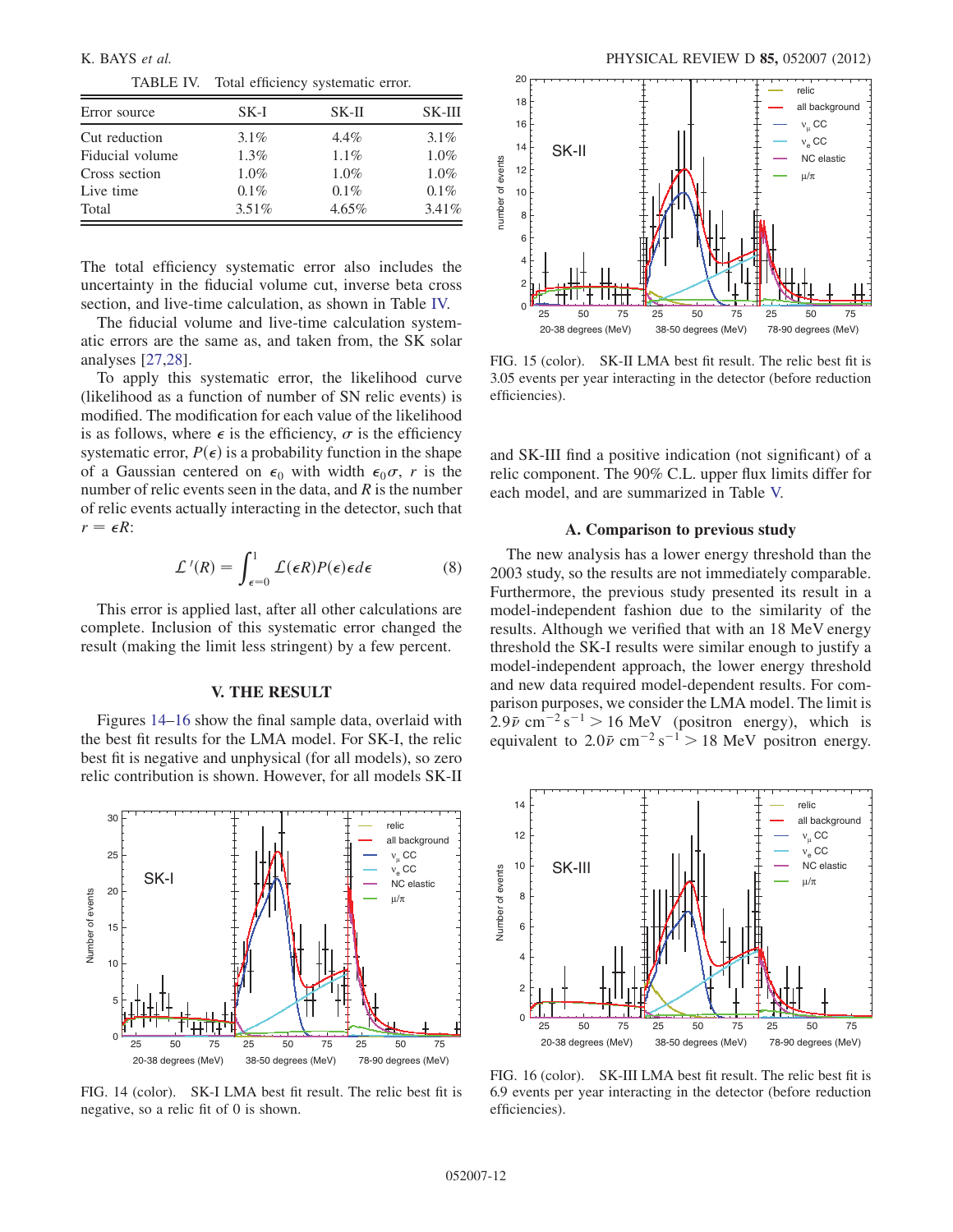SUPERNOVA RELIC NEUTRINO SEARCH AT SUPER- ... PHYSICAL REVIEW D 85, 052007 (2012)

<span id="page-12-0"></span>

| TABLE V. 90% C.L. flux limit ( $\bar{\nu}$ cm <sup>-2</sup> s <sup>-1</sup> ), $E_{\nu}$ > 17.3 MeV. |  |
|------------------------------------------------------------------------------------------------------|--|
|------------------------------------------------------------------------------------------------------|--|

| Model              | SK-I          | SK-II  | $SK-III$ | All        | Predicted |
|--------------------|---------------|--------|----------|------------|-----------|
| Gas infall (97)    | 22.1          | < 7.5  | ${<}7.8$ | < 2.8      | 0.3       |
| Chemical (97)      | < 2.2         | < 7.2  | < 7.8    | < 2.8      | 0.6       |
| Heavy metal $(00)$ | 22.2          | 27.4   | ${<}7.8$ | < 2.8      | < 1.8     |
| LMA(03)            | < 2.5         | 27.7   | < 8.0    | 2.9        | 1.7       |
| Failed SN (09)     | < 2.4         | < 8.0  | < 8.4    | $<$ 3.0    | 0.7       |
| 6 MeV (09)         | $\langle 2.7$ | $<$ 74 | < 8.7    | $\leq$ 3 1 | 1.5       |

It is notable that this result is less stringent than the 2003 result of  $1.2\bar{\nu}$  cm<sup>-2</sup> s<sup>-1</sup> positron energy >18 MeV. There are multiple reasons for this.

First, a 0th order approximation of the inverse beta cross section was then used. Now, the full cross section from [\[25\]](#page-14-9) is used. This raises the limit by about 8%. If events with postactivity are also removed, the old-style analysis limit becomes 1.35 cm<sup>-2</sup> s<sup>-1</sup>. Furthermore, the binned  $\chi^2$ method used assumed Gaussian statistics, while Poissonian statistics are more appropriate considering the low statistics. This alone would change the limit from 1.2 to 1.7 cm<sup> $-2$ </sup> s<sup>-1</sup>. When all these corrections are combined, the original analysis result of  $1.2\bar{\nu}$  cm<sup>-2</sup> s<sup>-1</sup> instead becomes  $1.9\bar{\nu}$  cm<sup>-2</sup> s<sup>-1</sup>.

With our improved analysis, if we neglect atmospheric  $\nu$ background systematics (which were not fully included in the 2003 study), the SK-I only LMA result is  $1.6\bar{\nu}$  cm<sup>-2</sup> s<sup>-1</sup> (> 18 MeV positron energy), which is more stringent than the published analysis with these corrections. However, the SK-II and SK-III data show a hint of a signal, which causes the limit to become less stringent when all the data are combined, for the final LMA result (with all systematics) of  $2.0\bar{\nu}$  cm<sup>-2</sup> s<sup>-1</sup> > 18 MeV positron energy, or  $2.9\bar{\nu}$  cm<sup>-2</sup> s<sup>-1</sup> > 16 MeV positron energy.

<span id="page-12-1"></span>

FIG. 17 (color). True positron spectra in SK for each neutrino temperature, from 3 to 8 MeV in 0.5 MeV steps (SN  $\bar{\nu}_e$ ) luminosity of  $5 \times 10^{52}$  ergs assumed).



<span id="page-12-2"></span>

FIG. 18 (color online). Results plotted as an exclusion contour in SN neutrino luminosity vs neutrino temperature parameter space. The Irvine-Michigan-Brookhaven (IMB) and Kamiokande allowed areas for 1987A data are shown (originally from [\[35\]](#page-14-18)) along with our new 90% C.L. result. The dashed line shows the individual 90% C.L. results of each temperature considered separately, which is not a true two-dimensional exclusion contour. Results are in the form of Fig. 6 from [[32](#page-14-17)].

#### B. Typical SN  $\nu$  emission limit

Most of the elements involved in a comprehensive prediction of the SRN flux are now fairly well-known [\[32\]](#page-14-17) (e.g., initial mass functions, cosmic star formation history, Hubble expansion, etc.), and thus we can parametrize typical supernova neutrino emission using two effective

<span id="page-12-3"></span>

FIG. 19 (color online). Exclusion contour plotted in a parameter space of SRN event rate vs neutrino temperature. The red shaded contour shows our 90% C.L. result. The dashed line shows the individual 90% C.L. results of each temperature considered separately, which is not a true two-dimensional exclusion contour. CGI is cosmic gas infall model, HMA is heavy metal abundance model, CE is chemical evolution model, LMA is large mixing angle model, FS is failed supernova model, and the 6 and 4 MeV cases are from [\[13\]](#page-13-11). For the 4 and 6 MeV cases a total uncertainty is provided and shown, and the HMA model gives a range which is shown. Other models have no given range or uncertainty and are represented by a star.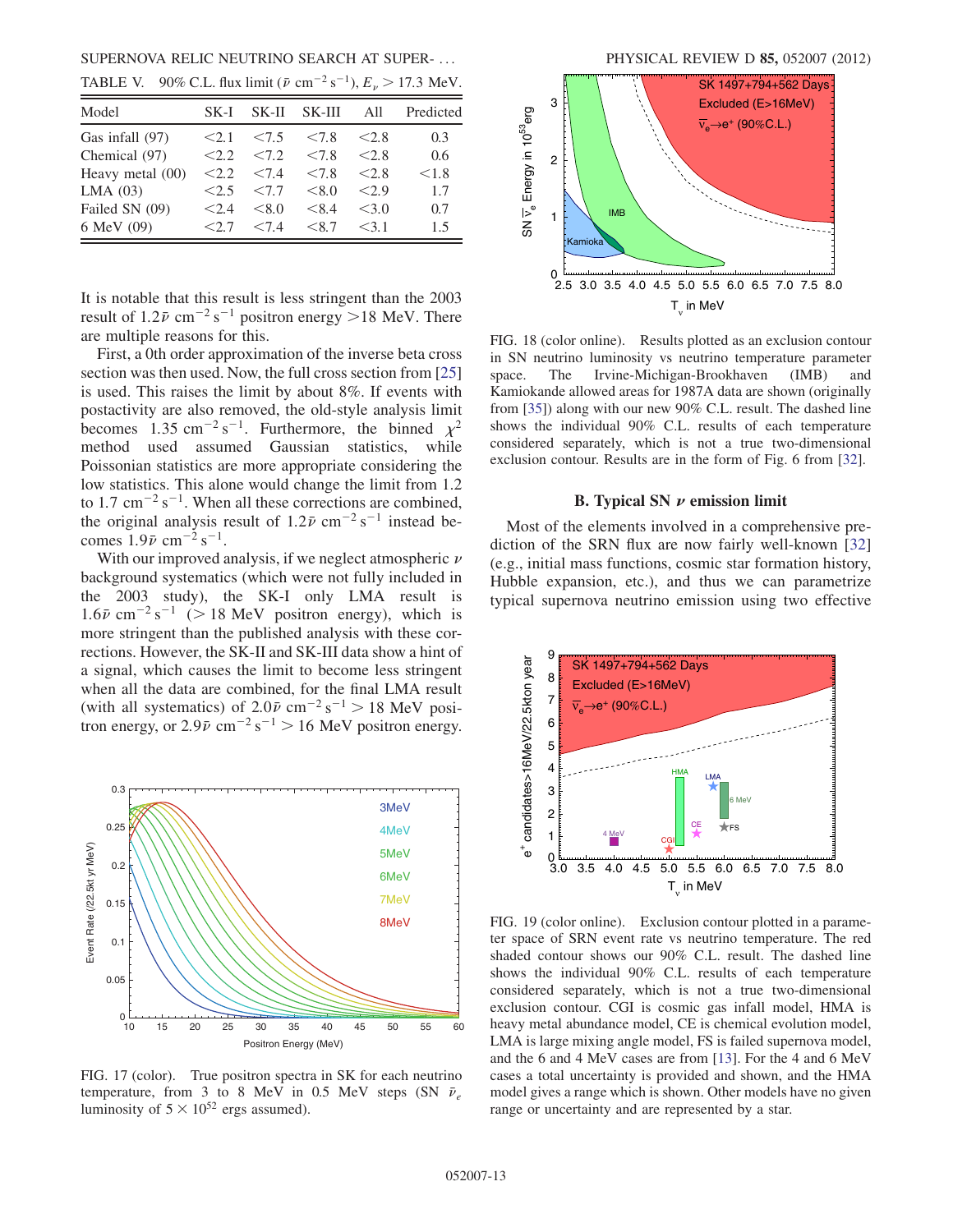|  | TABLE VI. Summary of limit values. |
|--|------------------------------------|
|--|------------------------------------|

<span id="page-13-13"></span>

| $\bar{\nu}_e$ temperature (MeV) | Energy ( $\times$ 10 <sup>53</sup> ergs) |
|---------------------------------|------------------------------------------|
| 3.0                             | 9.0                                      |
| 3.5                             | 4.8                                      |
| 4.0                             | 2.9                                      |
| 4.5                             | 2.1                                      |
| 5.0                             | 1.5                                      |
| 5.5                             | 1.3                                      |
| 6.0                             | 1.1                                      |
| 6.5                             | 0.92                                     |
| 7.0                             | 0.82                                     |
| 7.5                             | 0.75                                     |
| 8.0                             | 0.70                                     |

parameters [[13](#page-13-11),[33](#page-14-19)]:  $\bar{\nu}_e$  luminosity from a typical supernova and average emitted  $\bar{\nu}_e$  energy.

To calculate this result, SRN MC samples were created with a Fermi-Dirac emission spectrum at multiple temperatures (see Fig. [17\)](#page-12-1). The Ando, Sato, and Totani model [\[9\]](#page-13-7) corresponds to a Fermi-Dirac spectrum of close to 6 MeV and a  $\bar{\nu}_e$  luminosity of  $7 \times 10^{45}$  J. MC was created from 2.5 to 8 MeV in 0.5 MeV steps. PDFs were made of these spectra, and the final data sample was fit, as previously described, with these new likelihoods in the place of the other SRN models. The following constants were assumed:  $\Omega_{\rm m} = 0.3$ ,  $\Omega_{\Lambda} = 0.7$ , and  $c/H_0 = 4228$  Mpc. The result is independent of the initial mass function used.

Our result is shown in Figs. [18](#page-12-2) and [19.](#page-12-3) Also plotted for convenience is the one-dimensional line representing the results of each neutrino temperature analyzed separately (the numerical values are given in Table [VI](#page-13-13)).

## VI. CONCLUSION AND FUTURE

In summary, we have made large improvements to the 2003 SK relic analysis. The cuts have been optimized, greatly increasing efficiency, up to around  $\sim 75\%$ , and lowering the energy threshold down to 16 MeV. New remaining backgrounds are now considered and modeled, and we have almost twice as much data in our final sample. A new maximum likelihood fit with multiple Cherenkov angle regions is utilized to extract a set of model-dependent upper flux limits. Further, we have expressed our results in a model-independent fashion using two effective parameters to model typical SN neutrino emission.

Although our limit is tantalizingly close to the best theoretical predictions, no signal has so far been detected. While SK is expected to continue data taking for many more years, future sensitivity improvements will be slow, since SK-I/II/III's exposure is already 176 kt years, and the analysis is now highly optimized. Fifty kt years of SK-IV data already exist, and the new SK-IV electronics structure may allow for some further background reduction, as decay electrons from atmospheric  $\nu_{\mu}$  CC interactions can now be tagged by detection of prompt gamma emissions with higher efficiency. Further improvement would be possible with new methods, such as the doping of SK water with gadolinium, which could lower the energy threshold and backgrounds dramatically and could allow detection of the SRN signal within five years [\[34\]](#page-14-20).

## ACKNOWLEDGMENTS

We gratefully acknowledge the cooperation of the Kamioka Mining and Smelting Company. The Super-Kamiokande experiment has been built and operated from funding by the Japanese Ministry of Education, Culture, Sports, Science and Technology, the United States Department of Energy, and the U.S. National Science Foundation. Some of us have been supported by funds from the Korean Research Foundation (BK21), the National Research Foundation of Korea (NRF-20110024009), the Japan Society for the Promotion of Science, and the National Natural Science Foundation of China (Grants No. 10875062 and No. 10911140109).

- <span id="page-13-0"></span>[1] E. Cappellaro, R. Evans, and M. Turatto, Astron. Astrophys. 351, 459 (1999).
- <span id="page-13-1"></span>[2] G. S. Bisnovatyi-kogan and Z. F. Seidov, [Ann. N.Y. Acad.](http://dx.doi.org/10.1111/j.1749-6632.1984.tb23362.x) Sci. 422[, 319 \(1984\)](http://dx.doi.org/10.1111/j.1749-6632.1984.tb23362.x).
- [3] L. M. Krauss, S. L. Glashow, and D. N. Schramm, [Nature](http://dx.doi.org/10.1038/310191a0) (London) 310[, 191 \(1984\).](http://dx.doi.org/10.1038/310191a0)
- <span id="page-13-2"></span>[4] S. E.Woosley, J. R. Wilson, and R. Mayle, [Astrophys. J.](http://dx.doi.org/10.1086/163968) 302[, 19 \(1986\)](http://dx.doi.org/10.1086/163968).
- <span id="page-13-3"></span>[5] T. Totani, K. Sato, and Y. Yoshii, [Astrophys. J.](http://dx.doi.org/10.1086/176970) 460, 303 [\(1996\)](http://dx.doi.org/10.1086/176970).
- <span id="page-13-5"></span><span id="page-13-4"></span>[6] R. A. Malaney, [Astropart. Phys.](http://dx.doi.org/10.1016/S0927-6505(97)00012-1) 7, 125 (1997).
- [7] D. H. Hartmann and S. E. Woosley, [Astropart. Phys.](http://dx.doi.org/10.1016/S0927-6505(97)00018-2) 7, 137 [\(1997\)](http://dx.doi.org/10.1016/S0927-6505(97)00018-2).
- <span id="page-13-6"></span>[8] M. Kaplinghat, G. Steigman, and T. P. Walker, [Phys. Rev.](http://dx.doi.org/10.1103/PhysRevD.62.043001) D **62**[, 043001 \(2000\)](http://dx.doi.org/10.1103/PhysRevD.62.043001).
- <span id="page-13-7"></span>[9] S. Ando, K. Sato, and T. Totani, [Astropart. Phys.](http://dx.doi.org/10.1016/S0927-6505(02)00152-4) 18, 307 [\(2003\)](http://dx.doi.org/10.1016/S0927-6505(02)00152-4).
- <span id="page-13-8"></span>[10] The flux of the LMA model is increased by a factor of 2.56 from the paper, a revision introduced at NNN05.
- <span id="page-13-10"></span><span id="page-13-9"></span>[11] C. Lunardini, Phys. Rev. Lett. **102**[, 231101 \(2009\)](http://dx.doi.org/10.1103/PhysRevLett.102.231101).
- [12] Assumed parameters are failed SN rate = 22%, equation of state = Lattimer-Swesty, and survival probability =  $68\%$ .
- <span id="page-13-11"></span>[13] S. Horiuchi, J. F. Beacom, and E. Dwek, [Phys. Rev. D](http://dx.doi.org/10.1103/PhysRevD.79.083013) 79, [083013 \(2009\).](http://dx.doi.org/10.1103/PhysRevD.79.083013)
- <span id="page-13-12"></span>[14] M. Malek et al. (Super-Kamiokande Collaboration), [Phys.](http://dx.doi.org/10.1103/PhysRevLett.90.061101) Rev. Lett. 90[, 061101 \(2003\)](http://dx.doi.org/10.1103/PhysRevLett.90.061101).